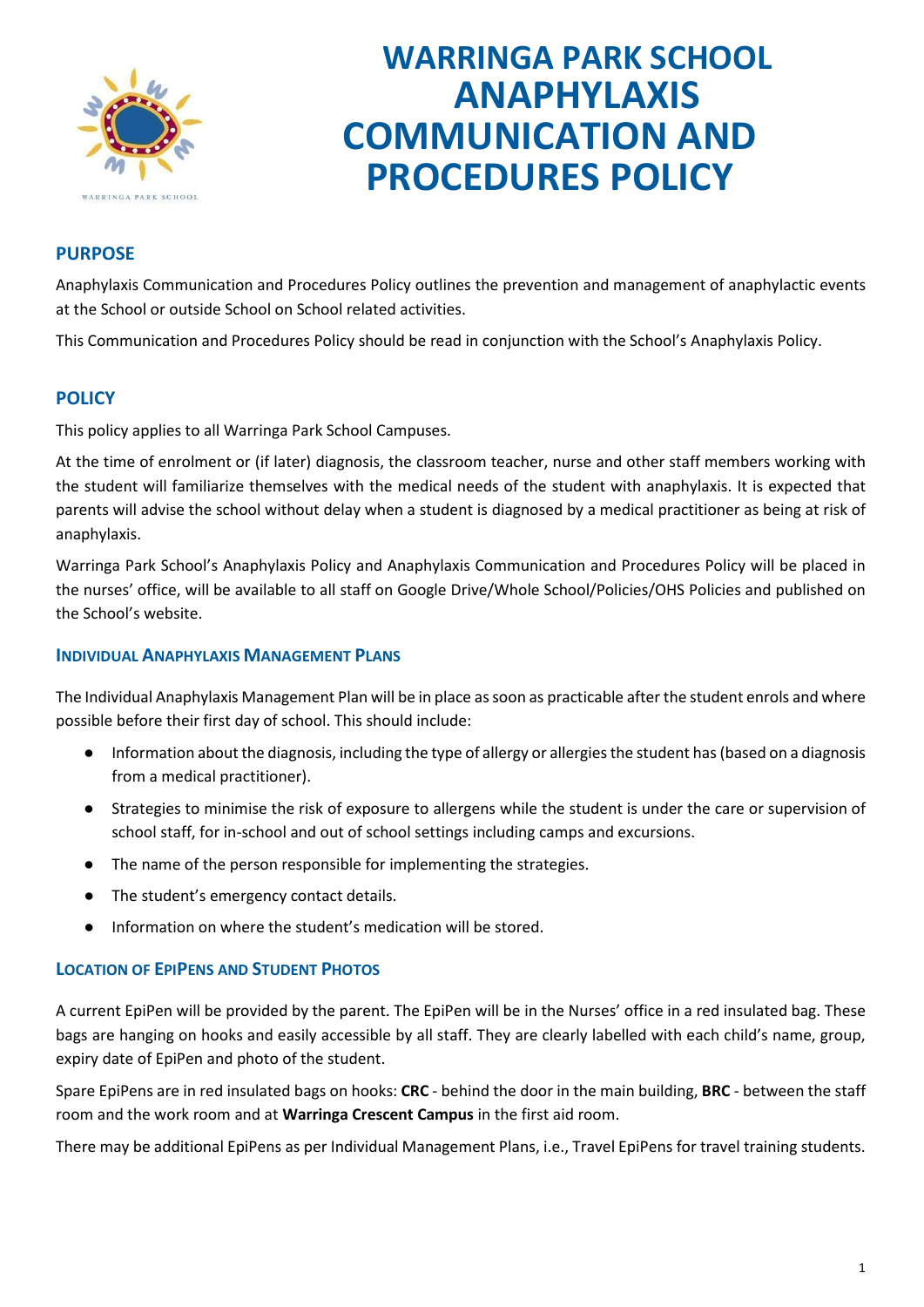# **CASUAL RELIEF TEACHERS (CRT'S)**

All CRTs are given a CRT folder at the beginning of their session. The Medical Emergency Procedure is outlined, and staff are encouraged to familiarise themselves with the location of the red bags and emergency backpack.

All casual relief staff are required to review the yellow health folders which are assigned to each classroom. These folders identify students with allergies and other medical alerts. This includes a photo list of all anaphylactic students in the school. All Action Plans for Anaphylaxis are displayed in a prominent position in the child's classroom and First Aid Room.

## **PROCEDURES FOR RESPONDING TO AN ANAPHYLACTIC REACTION**

## **CLASSROOM**

In the event of an anaphylactic reaction in the classroom, the teacher is:

- 1. To phone the nurse (8) or to phone the reception (9)
- 2. Request the student's red insulated bag.
- 3. Request the nurse and a staff member from leadership.
- 4. The teacher is to stay with the student.
- 5. Lay the person flat, do not stand or walk, if breathing is difficult allow them to sit upright against a wall.

All teaching staff and other staff having contact with a student with Anaphylaxis will have completed an accredited Anaphylaxis Course (eLearn package) every two years and attend a briefing twice yearly.

#### **YARD**

Teachers should not leave a student who is experiencing an anaphylactic reaction. The teacher must alert another staff member to obtain the student's red insulated bag from the first aid room and to inform reception to contact the nurse and a staff member from leadership.

## **SPECIAL EVENT DAYS, EXCURSIONS AND CAMPS**

Prior to leaving the school for any event, excursion or camp the teacher in charge will sign out their student's red insulated bag. They must take their yellow health folders that contain the Action Plan for Anaphylaxis and the students Individual Management Plan.

In the event of an anaphylactic reaction away from school the teacher is to immediately implement the student's emergency procedure plan, call an ambulance and then notify the school. The Principal should be notified without delay. They will arrange for parents or guardians to be notified.

## **FOOD MANAGEMENT POLICY**

#### **SCHOOL COMMUNITY**

The Food Management Policy is communicated to families on their enrolment through their enrolment package and via the school newsletter.

If a student has an anaphylaxis allergy to nuts, we allocate their classroom as a No Nut Classroom.

No Nut Classroom teachers are responsible to send a letter to their families, informing them that a student in their child's classroom has a severe anaphylaxis allergy to nuts and to request families not to send any peanut or nut containing products to school.

No Nut Classroom signs are clearly displayed upon entry to the classroom.